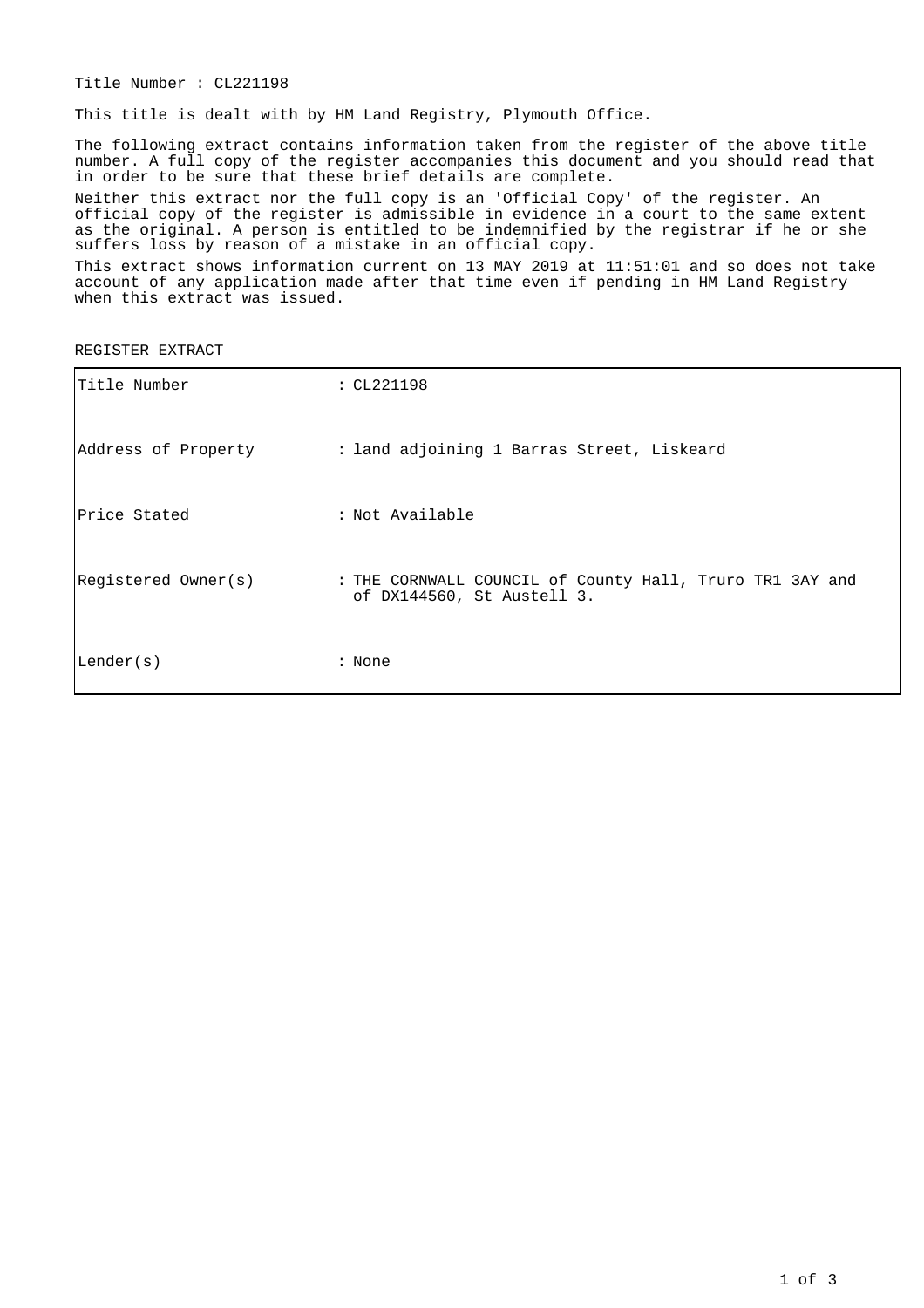#### Title number CL221198

This is a copy of the register of the title number set out immediately below, showing the entries in the register on 13 MAY 2019 at 11:51:01. This copy does not take account of any application made after that time even if still pending in HM Land Registry when this copy was issued.

This copy is not an 'Official Copy' of the register. An official copy of the register is admissible in evidence in a court to the same extent as the original. A person is entitled to be indemnified by the registrar if he or she suffers loss by reason of a mistake in an official copy. If you want to obtain an official copy, the HM Land Registry web site explains how to do this.

## A: Property Register

This register describes the land and estate comprised in the title.

CORNWALL

- 1 (08.12.2005) The Freehold land shown edged with red on the plan of the above title filed at the Registry and being land adjoining 1 Barras Street, Liskeard.
- 2 (08.12.2005) The land tinted blue on the title plan has the benefit of the rights granted by but is subject as mentioned in a Conveyance of the land in this title dated 30 December 1922 made between (1) Edwin John Parsons and others (Vendor) and (2) The Mayor Aldermen and Burgesses of the Borough of Liskeard (Purchaser) in the following terms:-

"Together with full liberty for the Purchasers and their assigns the owners and occupiers for the time being of the hereditaments secondly hereby conveyed and all persons authorised by them to pass and repass over and use the passage or way leading from Dean Street to such hereditaments ...... Subject nevertheless to the right for the owners and occupiers of the dwellinghouse and premises owned by the representatives of the said William Henry Husband deceased to pass and repass over the said courtlage or yard forming part of the hereditaments secondly hereinbefore described to from and over the said passage or roadway leading from Dean Street aforesaid and for the said Bank their successors and assigns to pass and repass over the said yard between the points marked D.C and A.B in the said plan or by way of substitution therefor and in extinction thereof if the said yard shall be required for building purposes to a similar right of way of the width of three feet over the said yard between the points marked D.E and F.G on the said plan."

NOTE 1: The hereditaments secondly conveyed referred to are tinted blue on the title plan

¬NOTE 2: Copy plan filed.

- 3 (12.06.2008) The land edged and numbered in green on the title plan has been removed from this title and registered under the title number or numbers shown in green on the said plan.
- 4 (12.06.2008) The land has the benefit of the rights reserved by but is subject to the rights granted by a Transfer of the land edged and numbered CL249974 in green on the title plan dated 3 June 2008 made between (1) Caradon District Council and (2) Liskeard Town Council.

¬NOTE: Copy filed under CL249974.

## B: Proprietorship Register

This register specifies the class of title and identifies the owner. It contains any entries that affect the right of disposal.

#### Title absolute

1 (08.05.2009) PROPRIETOR: THE CORNWALL COUNCIL of County Hall, Truro TR1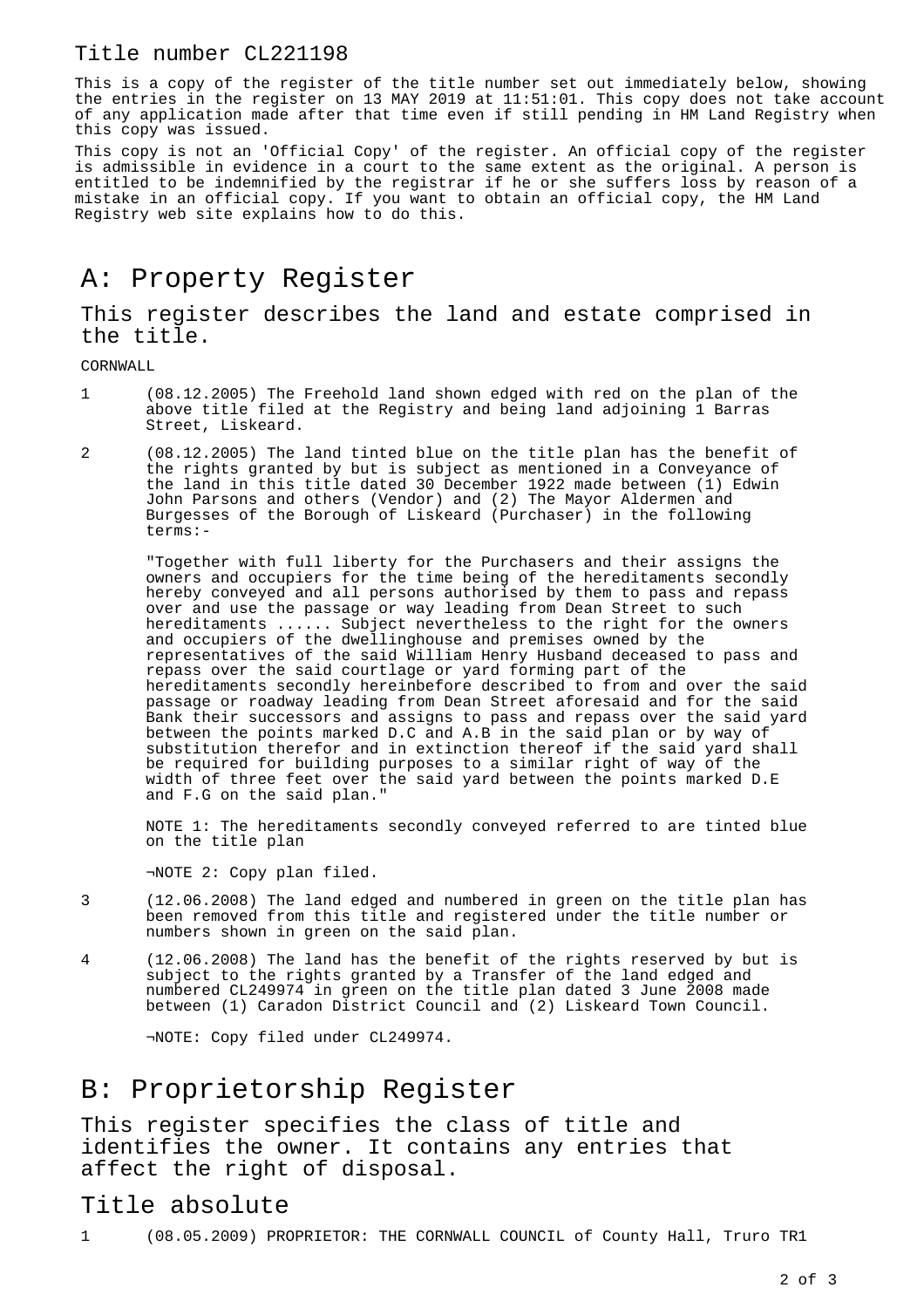## Title number CL221198

# B: Proprietorship Register continued 3AY and of DX144560, St Austell 3.

End of register